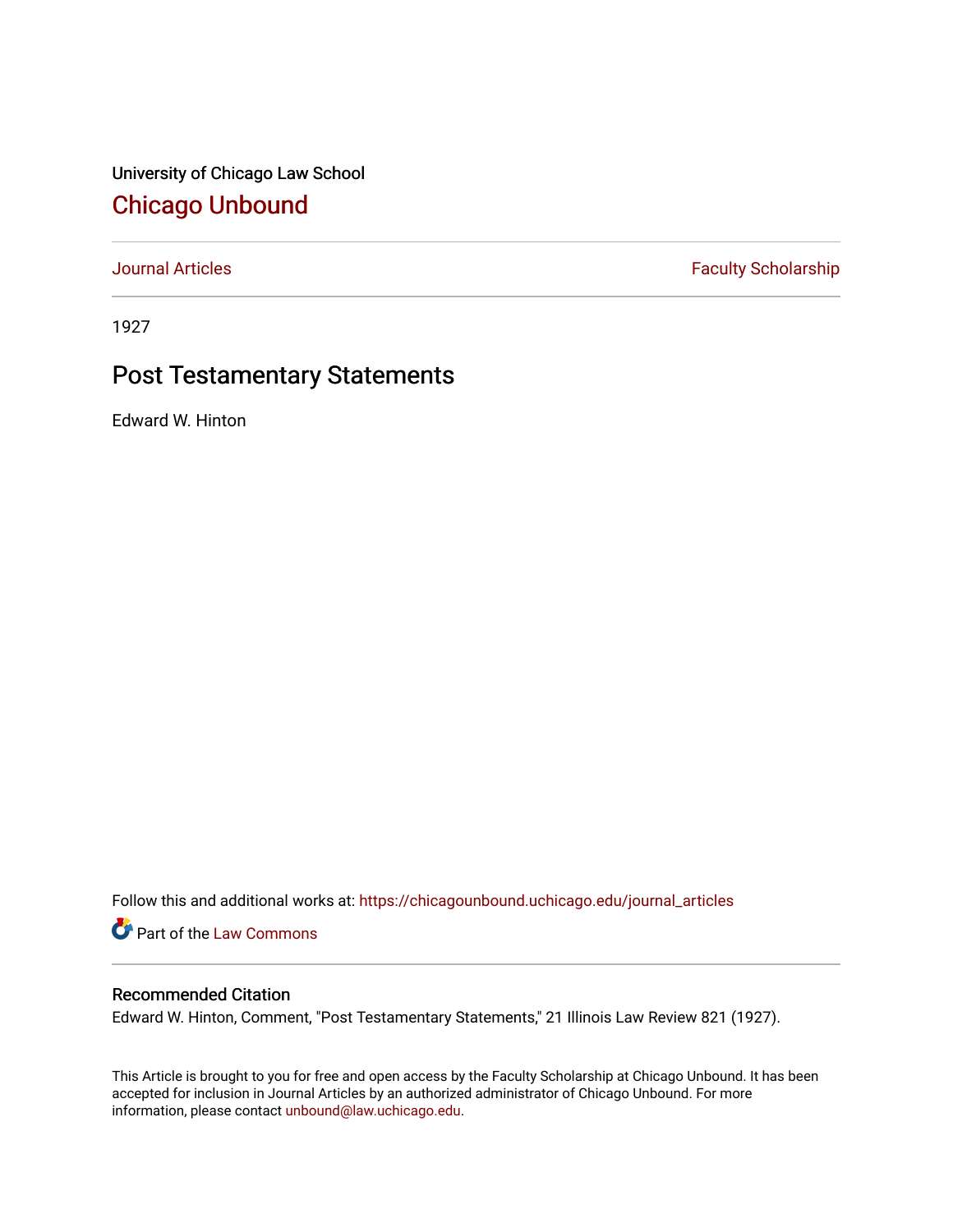that an unexpected obstruction in the direct road would have made even this detour necessary, or permissible.

**A** servant going upon a little longer, but permissible road, in order to mingle some purpose of his own with the master's business, does not thereby depart from the service.<sup>5</sup>

The suggestion that the analogy of the liability imposed by the workmen's compensation acts can be applied by the courts in these cases without a statute does not seem to be one likely to be adopted. FLOYD R. MECHEM.

POST-TESTAMENTARY STATEMENTS TO PROVE A LOST WILL UN-REVOKED.-[New York] An opinion<sup>1</sup> recently handed down by the New York Court of Appeals presents an interesting problem in the use of post-testamentary statements to prove that a lost will was unrevoked at the testator's death. The will was executed in May, 1923, and was in the custody of the testatrix. Immediately after her death, which occurred in November, 1923, diligent search failed to discover the missing document. **A** proceeding was then brought under the New York statute<sup>2</sup> to probate the instrument as a lost will. The execution and contents appear to have been satisfactorily established. The contested questions were the continued existence of the will or its fraudulent destruction by some third person. At the trial proponents were permitted to prove two statements made by the testatrix shortly before her death. One of these was a conversation with her attorney who had drawn the will, to the effect that she believed that her son-in-law knew the combination to the safe in which the will had been kept, and that she had removed it from this safe and placed it in a wall safe in her room. The other statement was made to her brother that her will was in a safe place where her son-in-law could not get at it.

The Court of Appeals; without discussion, held that such statements should have been excluded, merely observing: "That such declarations were not admissible was decided by this court in matter of *Keniedy's Will,* supra. (167 **N.** Y. 163). See also *Throckmorton v. Holt,* 180 **U.** S. 552."

5. Compare *Ritchie v. Waller* (1893) 63 Conn. 155, 28 AtI. 29, 38 Am. St. 361, 27 L. R. A. 161; *Loomis v. Hollister* (1903) 75 Conn. 718, 55 AtI. 561; Weber v. Lockman (1902) 66 Neb. 469, 92 N. W. 591, 60 L. R. A. 313;<br>Hayes v. Wilkins (1907) 194 Mass. 223, 80 N. E. 449, 120 Am. St. Rep. 549<br>9 L. R. A. (N. s.) 1033; Lovejoy v. Campbell (1902) 16 S. D. 231, 92 N. W. 24; Burton v. LaDuke 61 Utah 78, 210 Pac. 970; with McCarthy v. Timmins (1901) 178 Mass. 378, 59 N. E. 1038, 86 Am. St. Rep. 490; Stone v. Hills (1872) 45 Conn. 44, 29 Am. Rep. 635; Fleischner v. Durgin (1911) 207 Mass. 435, 93 N. E. 801, 33 L. R. A. (x. s.) 79; *Healey v. Cockerill* (1918) 133 Ark. 327, 202 S. W. 229, L. R. A. 1918-D, 115; *Carrier v. Donovan* (1914) 88 Conn. 37, 89 Atl. 894; *Colwell v. Bottle Co.* (1912) 33 R. I. 531, 82 AtI. 388; *Danforth* v. *Fisher* (1908) 75 N. H. 111, 71 AtI. 535, 139 Am. St. Rep. 670, 21 L. R. A. (N. s.) 93. See also *Bloodgood v. Whitney (1923)* 235 N. Y. 110, 139 N. E. 209; *Edwards v. Earnest* (1922) 208 Ala. 539, 94 So. 598.

**1.** In re *Staiger's Will* (1926) 243 N. Y. 468, 154 N. E. 312.

2. (1920) N. Y. Laws ch. 928 sec. 143.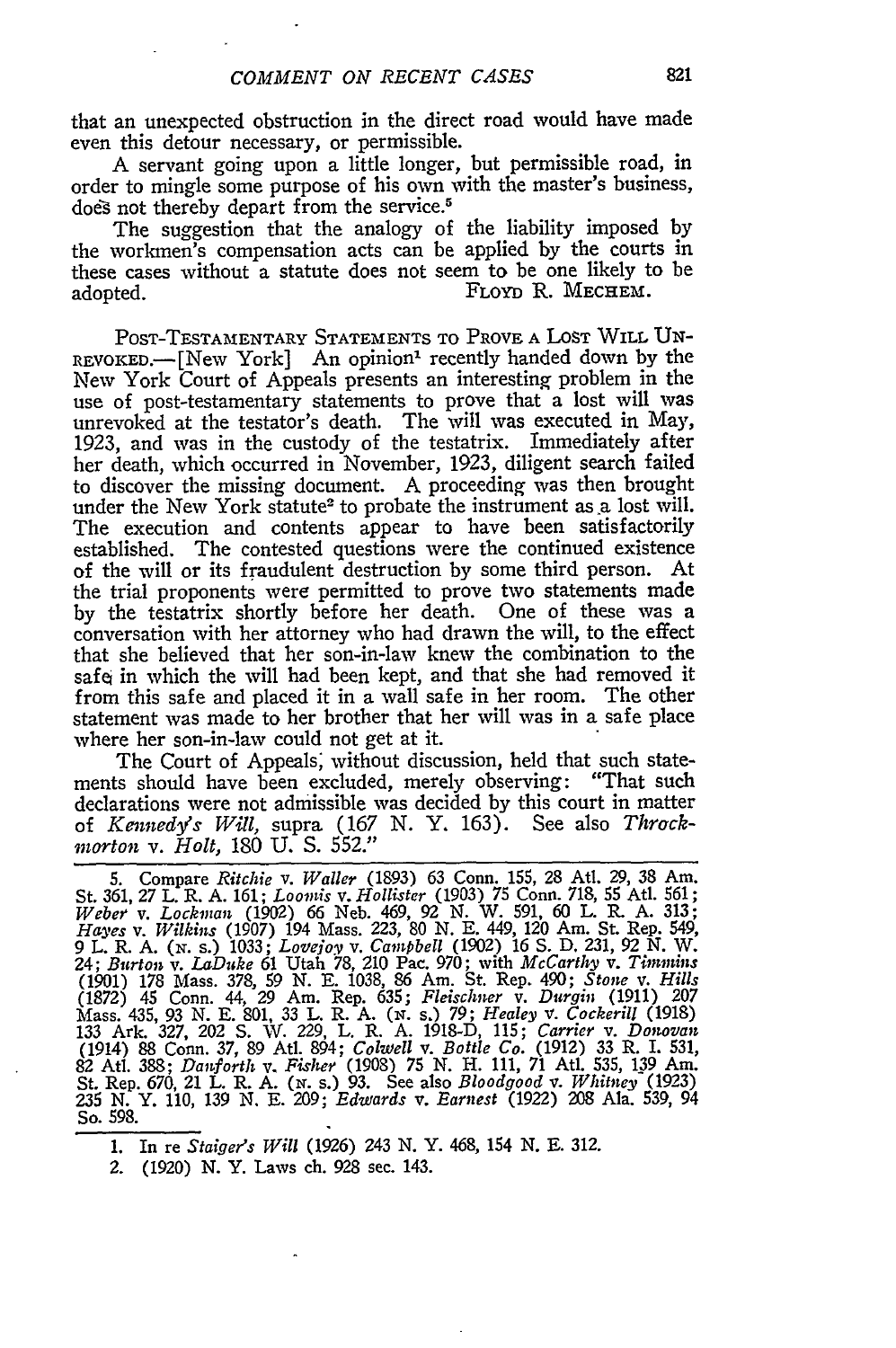The *Kennedy* case<sup>3</sup> sustained the exclusion of similar evidence, in part on the peculiar provisions of the New York statute on lost wills, and in part on what the court accepted as the proper rule of evidence.

"The petitioners were, therefore, obliged to prove, either that the will and codicil presented for probate existed at the time of the testatrix's death or had been fraudulently destroyed in her lifetime.  $\dots$ .<br>The fact in issue was whether the instruments in question were physically in existence at the time of the death of the testatrix, and, if not, whether they had been fraudulently destroyed during her life. If the evidence offered did not prove, or tend to prove this issue, it was prop- erly excluded. **. .** . The Supreme Court of the United States has erly excluded.  $\ldots$  The Supreme Court of the United States has recently passed upon the questions involved in this case, in a decision to which our attention was called. . **.** . As I read that case *(Throck*morton v. Holt 180 U. S. 552), it is a decision of the highest court in the land that the declarations of the deceased, *when not a part of the res* gestae, are not admissible to prove the execution of the will or its revocation, or to rebut the presumption of revocation from the fact that no will is found after death."

If the statute has so limited the probate of lost wills that an unrevoked will, not fraudulently destroyed, could not be probated unless actually in existence at the testator's death, it follows as a matter of course that proof of the execution and contents and that the will was never revoked would not per" se entitle the proponents to probate. But since the court in both cases invoked the presumption of revocation, it would seem that any competent evidence negativing revocation would be admissible, both to rebut that presumption, and to increase the probability of the will's continued existence.

**A** will in existence shortly before testator's death must have continued in existence unless in the interim it was destroyed **by** accident, or **by** the intentional act of the testator, or **by** the fraudulent act of some third person. The elimination of one of these possibilities increases the probabilities of continued existence. Assuming, therefore, that evidence fairly tending to show that testator did not intentionally destroy his will is relevant under the New York statute, the competency of statements **by** the testator for this purpose becomes important.

The general rule against hearsay normally excludes the mere assertion of a past fact or event to prove the truth of the matter or fact thus asserted. There are, of course, a number of specific exceptions to this general rule of exclusion. For example, dying declarations in criminal prosecutions for homicide, statements of family relationship in pedigree cases, statements **by** persons since deceased against pecuniary or proprietary interest, entries in the regular course of business, etc., are well established. But until quite lately there was no peculiar exception recognized in favor of statements made **by** a testator not falling within one of these excepted groups. His statements that he had made a will, or had

**<sup>3.</sup>** In re *Kennedy's Will* (1901) *167* N. Y. 163.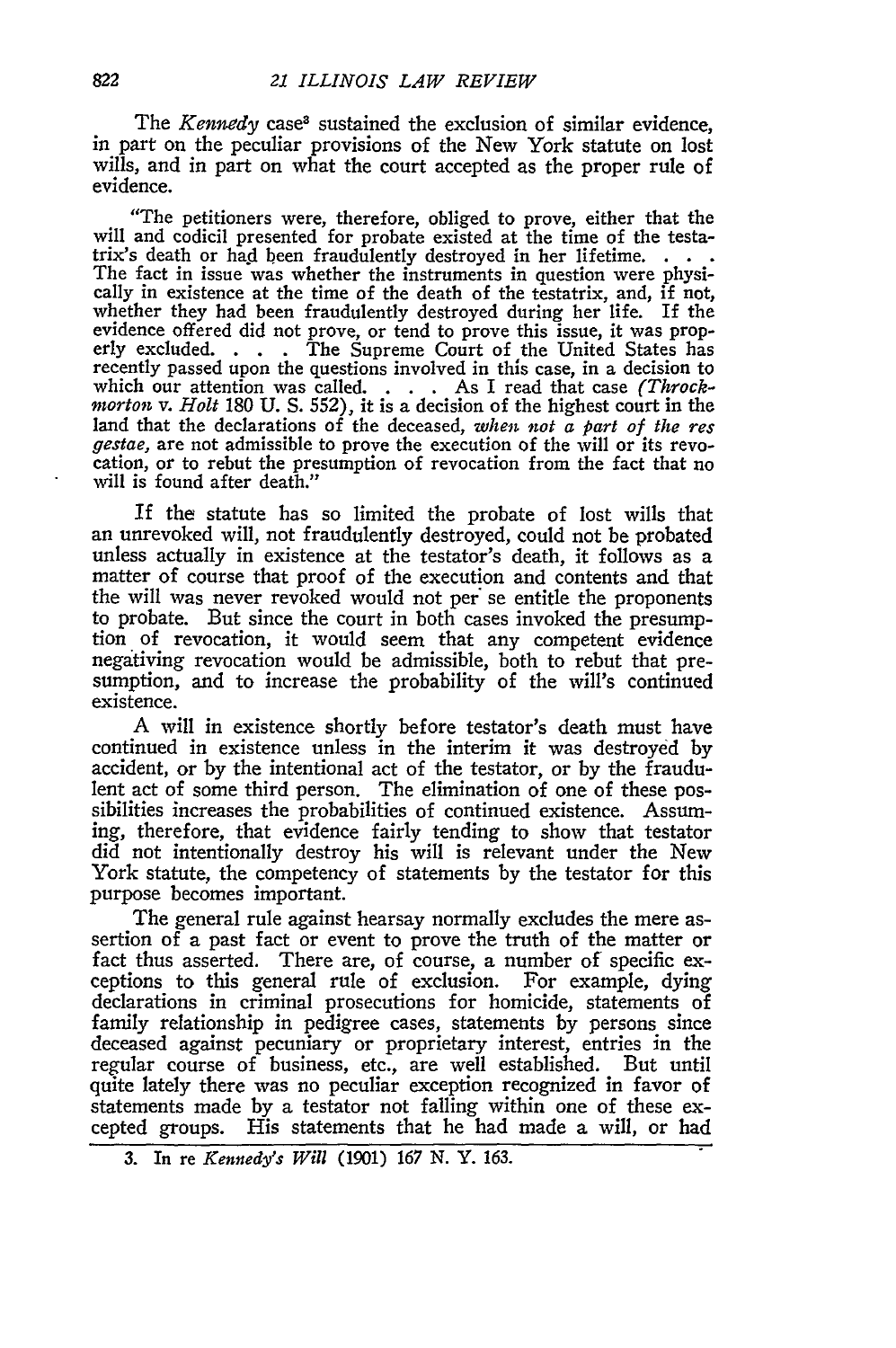destroyed his will or had not destroyed his will, would undoubtedly have been excluded by the general rule, if offered to prove the fact so asserted.

The ruling in the *St. Leonards* case<sup>4</sup> in 1876, that statements by a testator of the contents of his will were admissible to prove the contents of a lost will, or at least to corroborate other evidence of contents, was a departure from the previous English doctrine. In fact the court went out of its way to overrule previous cases<sup>5</sup> where such evidence had been held inadmissible for that purpose. The court was doubtless influenced by an instinctive feeling that the testator's carefully thought-out plan for the distribution of his property ought not to be frustrated by accident or spoliation if there was any possible way to discover the contents of this strangely missing instrument.

While later English cases<sup>6</sup> throw more or less doubt on this innovation, it has gained a considerable acceptance in the United States, and there is an increasing number of late cases<sup> $\tau$ </sup> sanctioning the admission of testator's post-testamentary statements of the contents of his will to prove the contents for various purposes.

Since no substantial distinction can be drawn between the testator's statement of the contents of his will to prove its actual contents, and statements of any other past fact or event in respect to the will, statements by the testator that he had destroyed or revoked his will have been received to prove such facts.8

The soundness of this new exception to the hearsay rule may well be doubted. It opens up a dangerous field for the manufacture of evidence without much chance of detection. And even where such statements have undoubtedly been made, their value is hard to estimate because the testator may not remember accurately the contents of a will made long ago, or his own past conduct. From the fact that he has been unable to find his will among his papers he may erroneously conclude that he destroyed it at some prior time when he contemplated a change in the disposition of his affairs. Or the testator may have various reasons, difficult to bring to light after his death, for misleading members of his family as to the contents or destruction of his will.

Mere assertions of the existence of a will, or references to it as in existence to prove the fact so asserted, seem hardly less objectionable.

*4. Sugden v. St. Leonards* (1876) 1 Pro. & D. 154.

*5. Doe v. Palmer* (1851) 16 Q. B. 747; *Quick v. Quick* (1864) 3 Sw. & Tr. 442.

*6. Woodward v. Goilstone* (1886) 11 A. C. 469.

*7. McDonald v. McDonald* (1895) 142 Ind. 155; *Griflith v. Higginbotham* (1914) *262* Ill. *126; Mann v. Balfour* (1905) 187 I<o. 290; *Atherton v.* Gas-*Hin* (1922) 194 Ky. 460. In re *Johnson's Est.* (1920) 170 Wis. 436 (on issue of forgery. *State v. Scott* (1926)" 242 Pac. (Calif.) 939 (on issue of forgery).

*8. Leemon v. Leighton* (1924) 314 Ill. 407, 145 N. E. 631, commented on in Illinois Law Review XIX 577.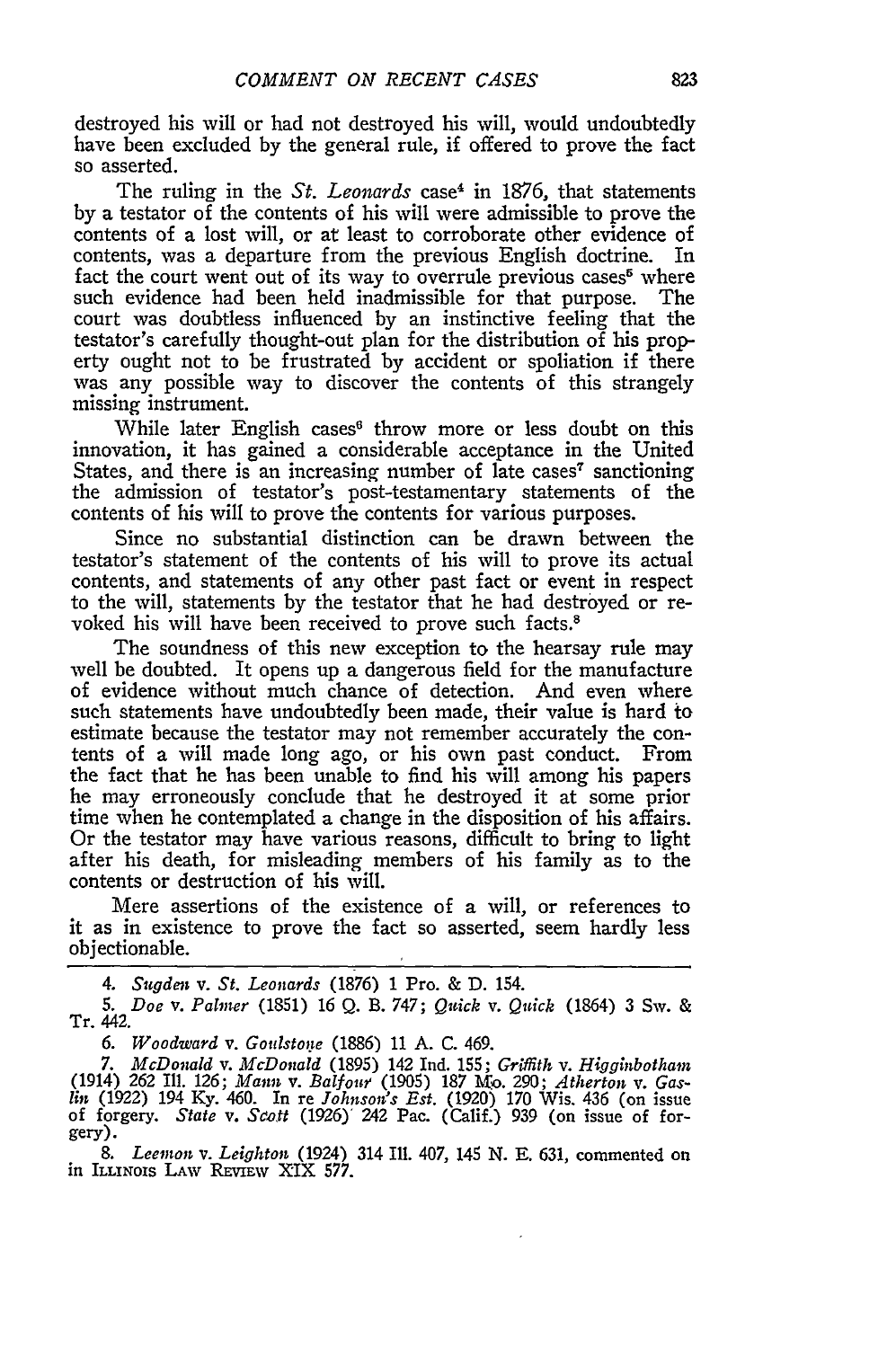A theory has sometimes been advanced to obviate the difficulties of the hearsay rule as applied to this class of statements, namely, that they might be received, not as direct evidence of the fact asserted, the existence of the will, but as circumstantial evidence of the testator's belief in the existence of the will, which he could not entertain if he had intentionally destroyed it.

The chief objection to this theory is that it involves refinements beyond the capacity of the average jury, and that its general acceptance would wipe out most of the hearsay rule. Every assertion of a fact by a person in a position to know involves an implication of his belief in the truth of the statement, a belief which he could not entertain if the fact were otherwise, provided of course that his memory is not at fault. In general the process of reasoning from the belief of an unsworn uncross-examined declarant to the truth of the thing believed, whether the belief is directly asserted or only implied, is, or has been, under the ban of the hearsay rule. Thus, on an issue of testamentary capacity, business letters from third persons, since deceased, to the testator, though implying the belief of the writers in such capacity, were held inadmissible.9 The letters were good evidence of the belief of the writers, if any legitimate use could have been made of such belief. But the belief was not to be used to prove that it was well founded. And the older cases certainly made no distinction between the belief of the declarant as, to his own past conduct, and his belief as to any other past fact.

The use of belief as the basis for an inference as to probable subsequent conduct involves an entirely different problem. Without attempting to collect the array of cases on the point, it may be conceded that the hearsay rule should exclude post-testamentary statements that a will is in existence or is not in existence to prove such facts either directly or by inference from the belief to the truth of the thing believed.

But it does not necessarily follow that all post-testamentary statements should be excluded on the issue of revocation vel non, when not a part of the res gestae,<sup>10</sup> i. e., when not made con-

9. *Wright* v. *Tatham* (1837) 7 Ad. & E. 313.<br>10. As has been pointed out many times, this nebulous phrase has been<br>used in five or six different senses, to the great confusion of the law, viz.:<br>(a) Where the issue involv the accompanying words assert or imply the intention. The words are nere<br>admitted by way of exception to the hearsay rule because of the difficulty of<br>proving intention in any other way. (c) Where intention is relevant to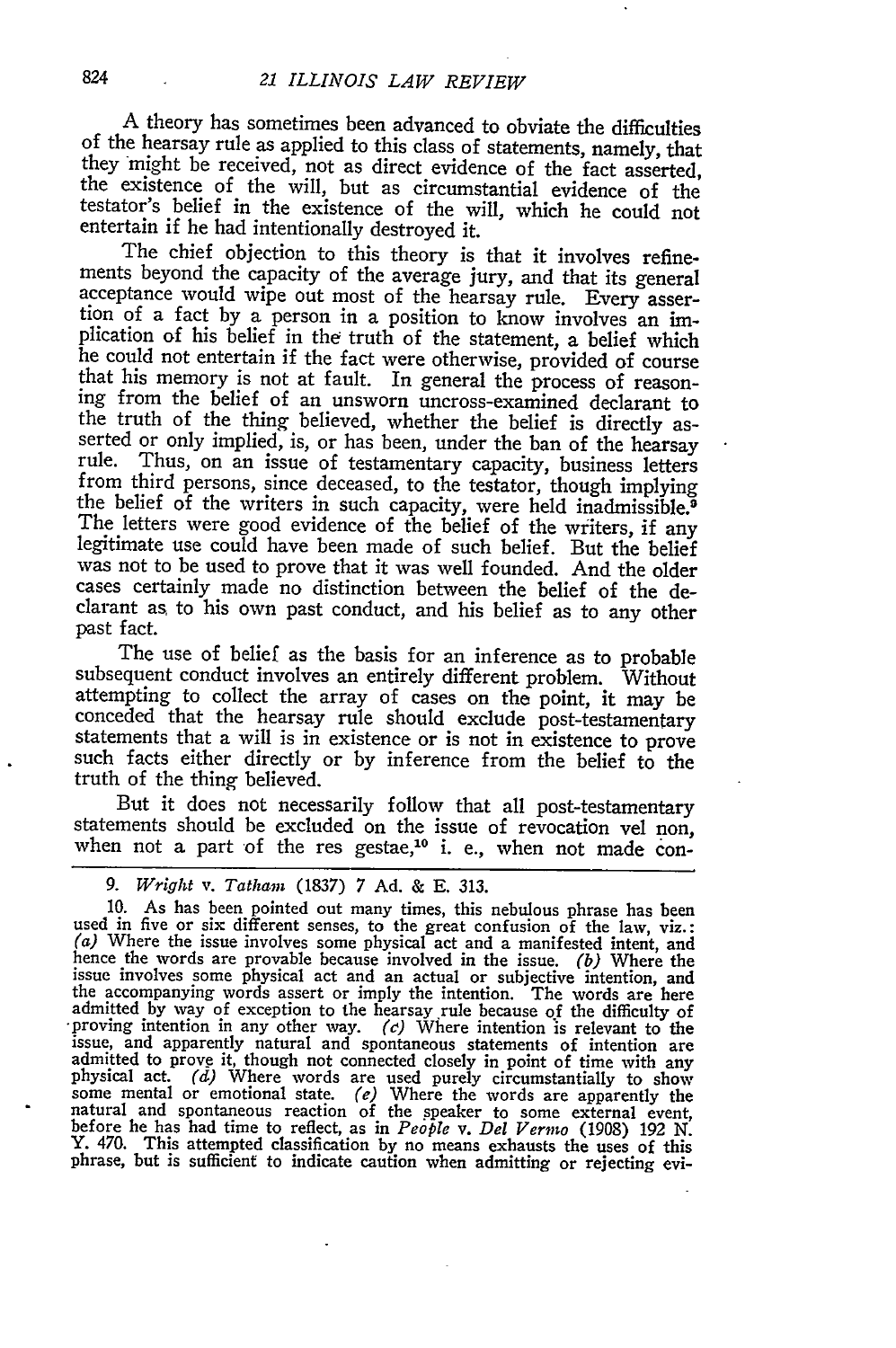temporaneously with some act in respect to the document. When it is important to find out the actual intention with which an act was done, statements at the very time expressly or impliedly asserting the intention have always been received to prove such intention, because of the inadequacy of other means of proof. When these conditions are fulfilled admissibility is settled **by** countless precedents. But inadmissibility **by** no means follows because the statements are not contemporaneous or closely connected in point of time with some physical act. Courts have apparently thought so at times, and have struggled hard to make a strict theory fit a more liberal practice.

As a matter of fact, where intention is involved in the issue no court has consistently restricted statements to prove intention to such as accompanied, and were contemporaneous with the physical act involved. While paying lip service to the time-worn phrase, they made it indefinitely elastic. Thus, in an early bankruptcy case,<sup>11</sup> where in an' action by the assignees against a third person it became necessary for the plaintiffs, under the English practice, to prove an act of bankruptcy, which was alleged to be a departure from the realm with the intent to delay creditors, it was held proper to admit statements made by the bankrupt several weeks after his departure from England, indicating that he feared to return and put himself within reach of process. The court quite naturally and legitimately argued from the bankrupt's subsequent fear of creditors and his intention to remain out their reach that he had the intention to escape from them when he left some weeks before. The admissibility of these subsequent statements troubled the court because of the supposed limitation of the res gestae phrase, but the difficulty was solved **by** calling the act *continuous.'2* Obviously the act,

dence because it is or is not a part of the res gestae according to some one of its various meanings.

**11.** *Rawson v. Haigh* (1824) 2 Bing. **99.**

12. At a much later period the Court of Appeals of New York indulged in the same sort of reasoning to avoid the supposed limitation of the res gestae notion. The plaintiff sued as the assignee of an insurance policy on the life of a man who had committed suicide. Under the laws of New York suicide was no defense. But the defendant set up that the policy was taken out with the intention to commit suicide and thereby defraud the insurer. Evidence was admitted of statements made **by** the deceased prior to the issuance of the policy indicating his purpose to obtain insurance for the benefit of various persons and then **kill** himself. These statements were not made contemporaneously with the act of obtaining the policy. The court disposed of the difficulty which the res gestae phrase seemed to create, **by** treating the *fraud* as the act, and thus brought the statements within the contemporaneous rule. *Smith v. National* **Benefit** *Society* **(1890) 123 N.** Y. **85.** It is clearly a case

of continuing intention instead of a continuing act. Our law would be considerably clarified if lawyers and judges could be realists instead of fictionalists. The result of the case is entirely sound, and no continuous act was needed. Since a man's intentions can be known in most cases only from his words and his acts, either or both are admissible to prove intention at that time, provided the intention so proved will support an inference as to his intention at some other time when legally important. The res gestae phrase has no bearing on such problems and merely befogs the questions. If the insured had such an intention shortly before he obtained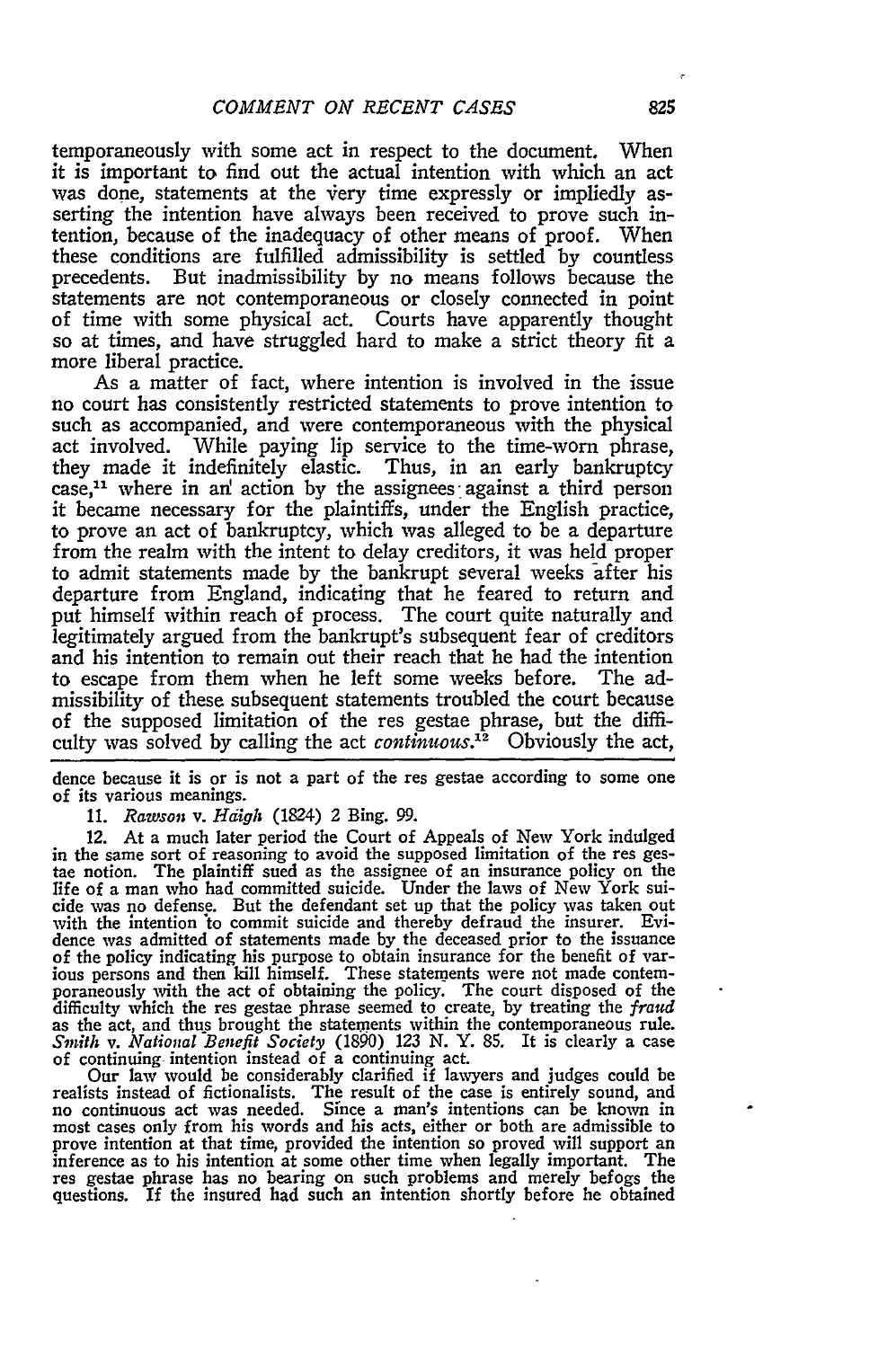departing the realm, was complete when the bankrupt reached France, if not when he passed beyond the three-mile limit. His fear of his creditors and his desire to avoid them was continuous, or at least might be so found under all the circumstances.

Courts came in time to ignore the res gestae phrase, and admit without question statements of intention, not immediately connected with any act, whenever intention at the time asserted would fairly serve as a reasonable basis for an inference as to intention at some other period when intention was legally material. Thus in actions for alienation of affection, the wife's letters to her husband and to third persons expressing her affection for her husband, and written before her acquaintance with the defendant, have been admitted to show the state of her affections at a later time when defendant began to claim her attention and interest.<sup>13</sup> So in change of domicile cases where it was important to determine whether the change took place at the time of the physical act of leaving, prior statements of intention have been admitted, though certainly not a part of the res gestae.14 Such illustrations might be multiplied to great length from nearly every state in the Union.

It has been urged that the exception to the hearsay rule admitting statements expressly or impliedly asserting intention, or some other mental state should be limited to cases where such mental state is involved in the issue. That the frequent inadequacy of circumstantial evidence to prove purely subjective facts makes a resort to hearsay necessary when the nature of the issue requires the ascertainment of intention. But that no such inherent necessity exists where a purely evidential use is sought to be made of a mental state. For example, when it is sought to infer probable conduct from prior intent.<sup>15</sup>

Precedent furnishes little support for this view, for in general the same sort of evidence is admitted to prove a given fact, whether ultimate or evidential.

**A,** few courts have had the peculiar notion that statements indicating some mental state are not hearsay if they accompany and explain some physical act, and are therefore inadmissible when not so made. This fog appears to have enveloped the Supreme Court of the United States in the *Throckmorton* case;<sup>16</sup> and produced sweeping condemnation of any evidential use of a testator's statements in a will case when not connected with physical acts.

the insurance, there was a strong probability that he had the same fraudulent purpose when he applied for the policy. But his statements were not contemporaneous with anything except the mental state which they asserted or implied.

13. *Trelawy v. Colemna,;* (1817) 1 B. & Aid. **90;** *Willis v. Barnard* (1832) 8 Bing. 376.

14. *Viles v. Waltham* (1893) 157 Mass. 542. In re *Newcomb Est.* (1908) *192 N.* Y. 238 (admitting statements, after removal, of intention to make the new place a permanent home).

15. *Seligan* "An Exception to the Hearsay Rule" Harv. Law Rev. 26:146.

*16. Throckinorton v. Holt* (1900) **180** U. S. 552.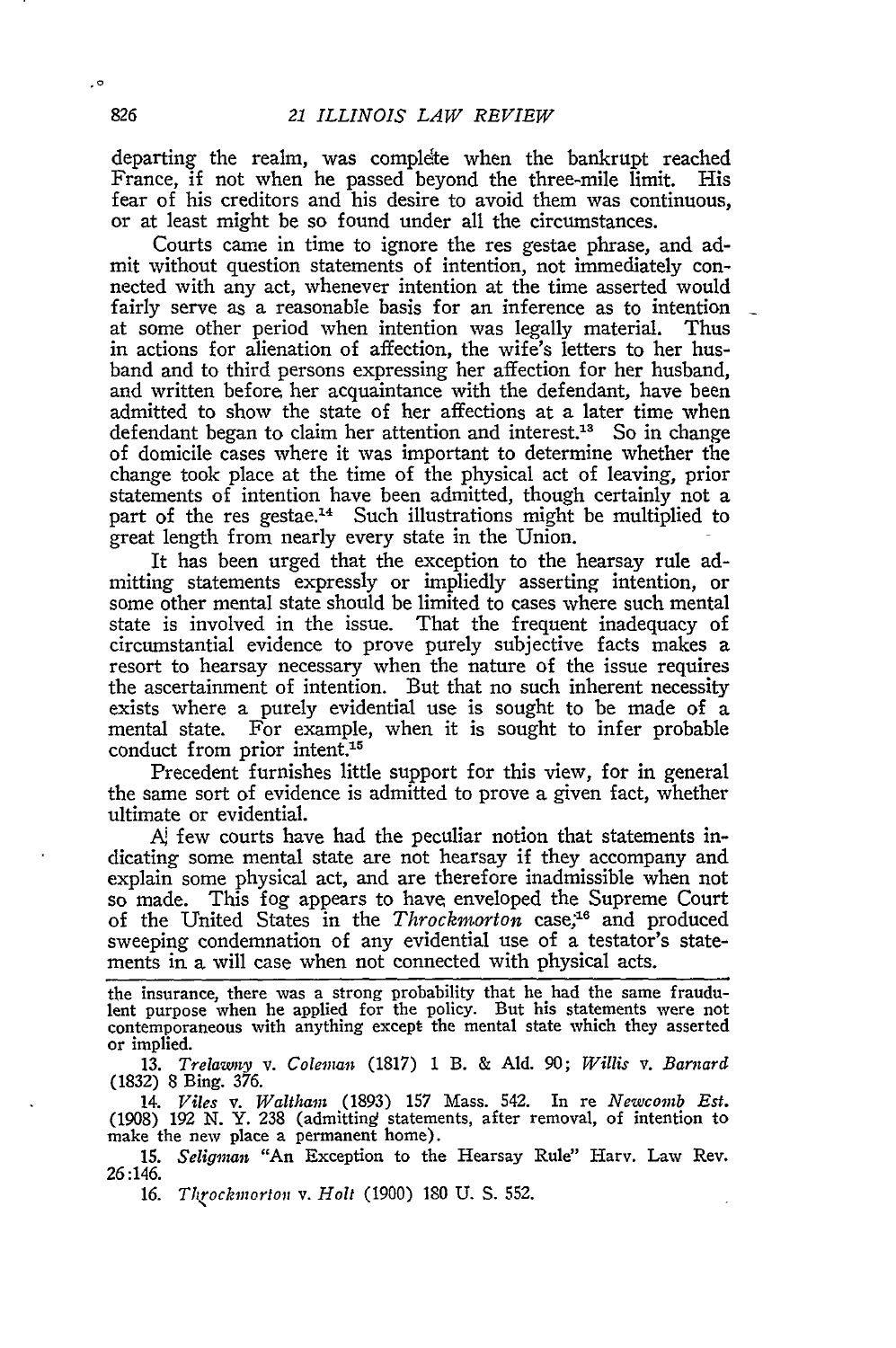"When they are not a part of the res gestae, declarations of this nature are excluded because they are unsworn, being hearsay only, and where they are claimed to be admissible on the ground that they are said to indicate the condition of the mind of the deceased with regard to his affections, they are still unsworn declarations, and they cannot be admitted if other unsworn declarations are excluded."

This is a strange conclusion from the court that decided *Mutual Life Ins. Co. v. Hilron,* 145 **U. S.** 285, a few years earlier.

Obviously, a man's statements indicating his intentions or any other mental state are hearsay, and equally so, whether made in connection with an act or not. Such a sweeping generalization was not called for by the facts of the *Throckmorton* case. The main issue was the forgery of a will, and secondarily its revocation. After the death of Judge Holt, an instrument purporting to be his will, dated many years before, was received in the mail **by** the registrar of wills. Contestants claimed that it was a forgery, and if genuine, that it had been revoked. At the trial two classes of statements **by** the testator were admitted: (a) Letters indicating a friendly interest in various relatives who were not provided for in the will, and some dislike for the father of one of the principal legatees; *(b)* Statements made during the latter part of his life as to the provisions of his will, which were quite different from those contained in the contested instrument.

The letters were received without objection, but might well have been rejected as too colorless to warrant any inference on either issue. Friendly interest in collateral relatives did not make it improbable that he would have omitted them. Dislike for the father of Miss Throckmorton did not make it improbable that he would provide for her, since there was nothing to indicate that his dislike for the father extended to the daughter with whom he appeared to be on good terms. In other words, the mental state disclosed **by** the letters was too remotely relevant to be worth considering.

The statements as to the contents of his will were inadmissible as mere narratives under all the precedents prior to the *St. Leonards* case, and even under the extension of that doctrine insufficient per se to prove the execution and contents of an undiscovered revoking will. $17$  The fact that the testator had, at some time or other, made a will differing from the will in contest would not have been sufficient to throw doubt on the genuineness of that instrument. It did not make it improbable thaf many years before he would have had the testamentary intentions embodied in the contested instrument. On the main issue of forgery these statements were clearly inadmissible. On the secondary and practically ignored issue of revocation, these statements could not be received to prove directly that he had made a later will which impliedly revoked the contested will. And if it were conceded that toward the end of his life testator intended that certain relatives should share in his property, that would not warrant an inference that such intention had been, or was thereafter, carried out by the execution of a revoking will,

*<sup>17.</sup> Clark v. Turner* (1897) 50 Neb. 290.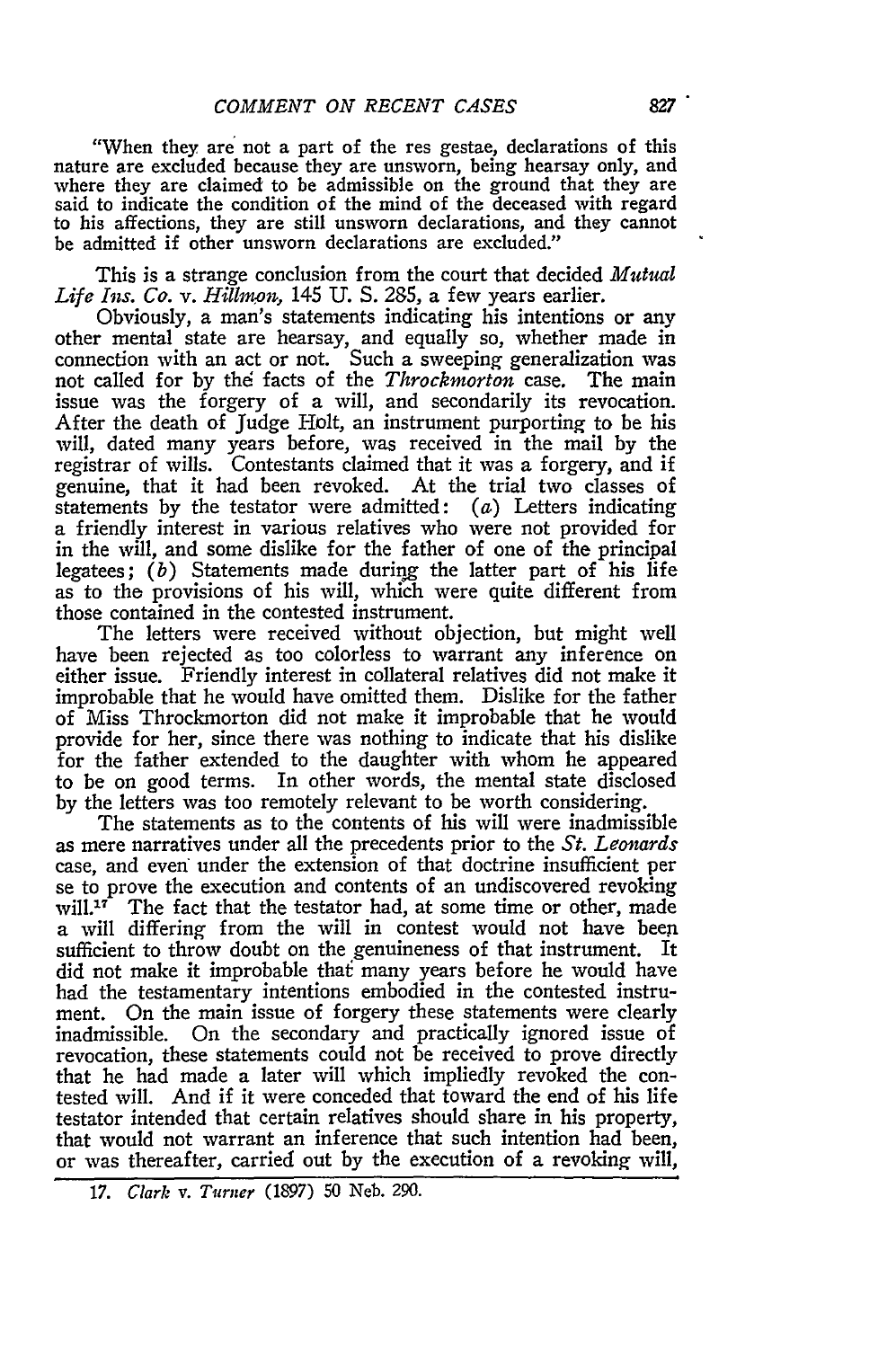in the absence of any other proof of the execution, attestation and contents of the supposed instrument.

His statements as' to the provisions of some will, even if received to prove his intentions at that time in respect to the disposition of his property, could serve no useful purpose and were likely to mislead the jury. With so many easily understood objections to the evidence it is unfortunate that the court should have added confusion to a subject sadly in need of clear thinking.

At this late day it is surprising to find a lingering doubt of the admissibility of statements of intention as the basis of an inference as to probable conduct. Courts have always sanctioned inferences as to conduct based on motive, intention, belief, etc. For example, threats **by** a defendant to commit the crime with which he was charged have always been received as evidence tending to show his guilt, i. e., that there was a fair probability that he acted in accordance with his desires and intentions. No hearsay problem arises in such cases because the defendant's own statements are receivable as admissions.<sup>18</sup>

The validity of the argument from intention to conduct was so thoroughly recognized that it was inevitable that the difficulty of proving the basis of the inference should lead to the use of the sfatements of a third person to prove his intention in order to discover his probable conduct. Accordingly, at a fairly early period we find the courts admitting statements of third persons expressly or impliedly indicating their intention to do various acts, as a basis for inferring that they probably acted accordingly. Examples are found in bankruptcy cases,19 admitting prior statements **by** the bankrupt of his intention to create fictitious indebtedness, to prove that an acceptance was without consideration.

In will cases prior statements of the testator as to his intended disposition of his property have been admitted to prove that an interlineation in the will was made at the time of its execution;<sup>20</sup> also statements **by** the testator of his satisfaction with his will, to rebut the presumption of destruction animo revocandi.<sup>21</sup>

On the issue of self-defence uncommunicated threats **by** the deceased have been admitted to prove that he was probably the ag-

*20. Doe v. Palner* (1851) 16 Q. B. 747.

*21. Whitely v. King* (1864) 17 C. B. *(N.* s.) 756. This has been followed in similar modem cases, in re *Page* (1886) **118** Ill. 576; *Holler v. Holler* (1921) 298 **Ill.** 418 (expressions of dissatisfaction with the will to prove probable revocation) ; *Mckfurtry v. Koepke* (Mo. 1923) **250** S. W. *399* (statements of satisfaction with the will to rebut presumption of revocation *State v. Ready* (1910) *78* N. **J.** L. 599 (prior statements of testamentary intentions to prove probably genuineness of a will alleged to have been forged).

**<sup>18.</sup>** Admissions seem to be true exceptions to the hearsay rule. *Morgan* "Admissions as Exceptions to the Hearsay Rule" Yale Law Jour. 30:355, but their general admissibility is so universally recognized that no question of the hearsay rule is ever raised.

*<sup>19.</sup> Thompson v. Bridges* (1818) 8 Taunt. 336.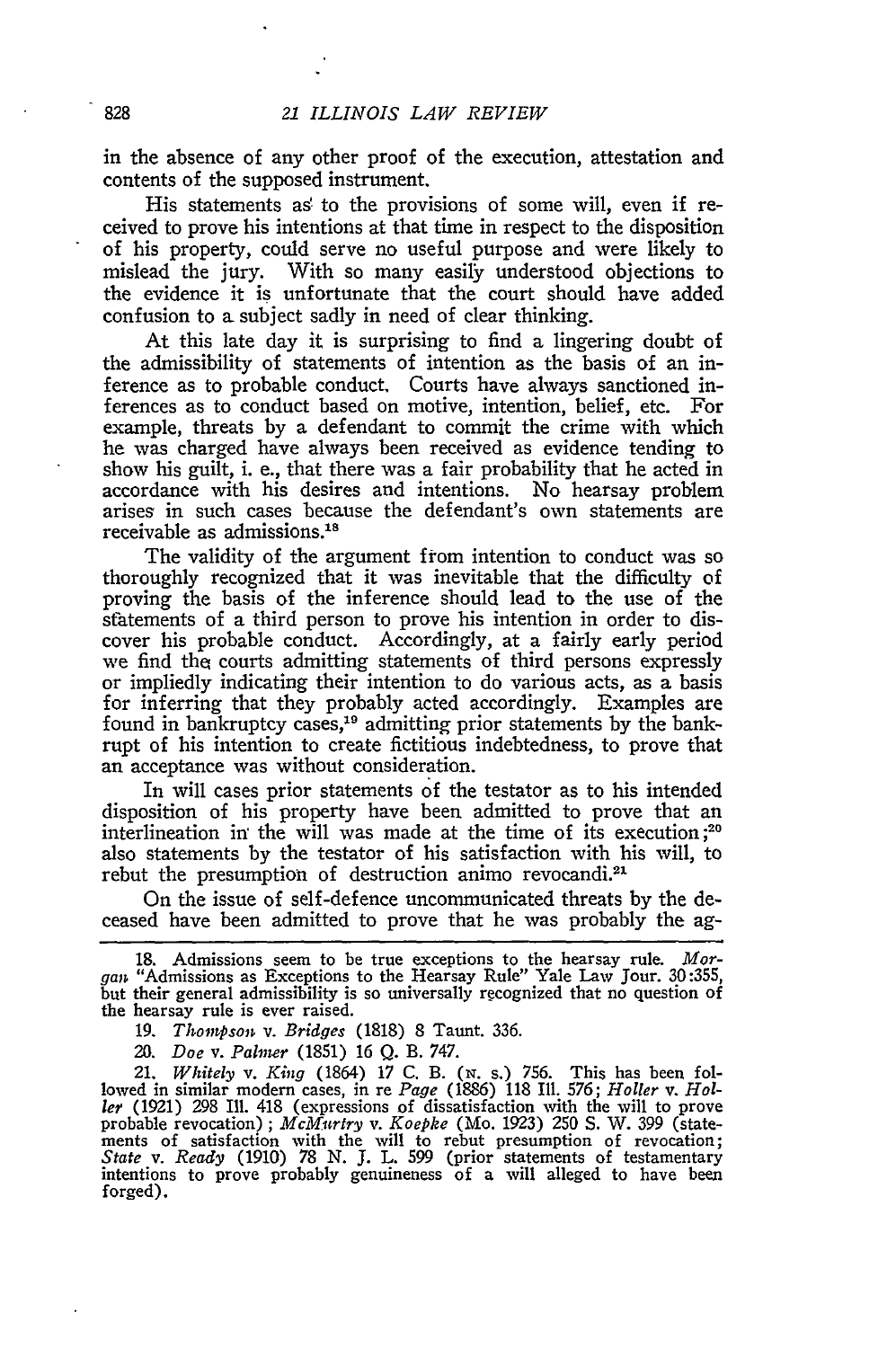gressor.<sup>22</sup> The unqualified adoption by the Supreme Court of the United. States in the *Hillmon* case<sup>23</sup> of the rule that statements of intention are admissible to prove conduct gave to it a standing which is now practically unquestioned. For a time there was doubt and controversy over the admissibility of threats of suicide, but the courts could hardly admit threats of -the deceased to kill the defendant and exclude threats of the deceased to kill himself, and at last the admissibility of threats of suicide seems settled, except in Illinois where the res gestae notion has produced confusing inconsistencies.<sup>24</sup>

Now in the principal case sound precedents would not admit the statements of the testatrix as to the removal of the will from one safe to another, and that it was in a safe place, etc., as narratives of her past conduct, or as implying the existence of the will at the time referred to. But if threats of a deceased person to commit suicide.or to assault the defendant are admissible to prove that he probably carried out the intention thus expressed, and in numerous other instances statements showing an intention to do a given act are admissible to prove the probability of corresponding conduct, it would seem that in the principal case the statements of the testatrix should have been admissible to prove that shortly before her death she was satisfied with her will and anxious to preserve it from prying curiosity or fraudulent destruction. These statements fairly implied such a state of mind, and were made under conditions which negatived any motive to deceive.

If such statements fairly indicated her real mental attitude toward her will, it is extremely unlikely that she intentionally destroyed it either before or after the conversations in question. Even in Illinois, where the courts are more strongly influenced by the res gestae phrase than those of New York, statements of a testator expressing dissatisfaction with his will have been held admissible to prove that he probably destroyed the missing instrument.<sup>25</sup> It may be that the exclusion of the statements in question did no particular harm because of the lack of sufficient evidence of the will's continued existence as required **by** the statute. But the approval of the res gestae limitations announced in the *Kennedy and Thrack-*

22. *Campbell v. People* (1854) **16 Il1.** *17; State v. Sloan;* (1871) 47 Mo. *604; State v. Elkins* 1876) 63 Mo. 159; *Stokes v. People* (1873) 53 N. Y. 164. *23. Mutual Life Ins. Co. v. Hillmoi,* (1891) 145 U. S. 285. See *Maguire* "The Hillmon Case" Harv. Law Rev. 38:709.

24. Commonwealth v. Trefethen (1892) 157 Mass. 180; State v. Ilgin*frita* (1915) **263** Mo. 615; *People v. Conklin* (1903) 175 N. Y. 333, 343; Com*monwealth v. Santas* (1923) 275 Pa. 515. Contra: *Greenacre v. Filby* (1916) 276 Ill. 294, because the threats of suicide were not made at the time of any act. The same court had reversed the case of *Nordgren v. People* (1904) 211 **I1.** 425, because of the exclusion .of threats of suicide. But in that case there was an act. The deceased kept poison in her room, and the threats were contemporaneous with this act of keeping poison. But according to the reasoning of the *Greenacre* case the threats would have been inadmissible if made a few hours before deceased obtained the poison.

**25.** *Holler v. Holler* (1921) 298 **I1.** 418.